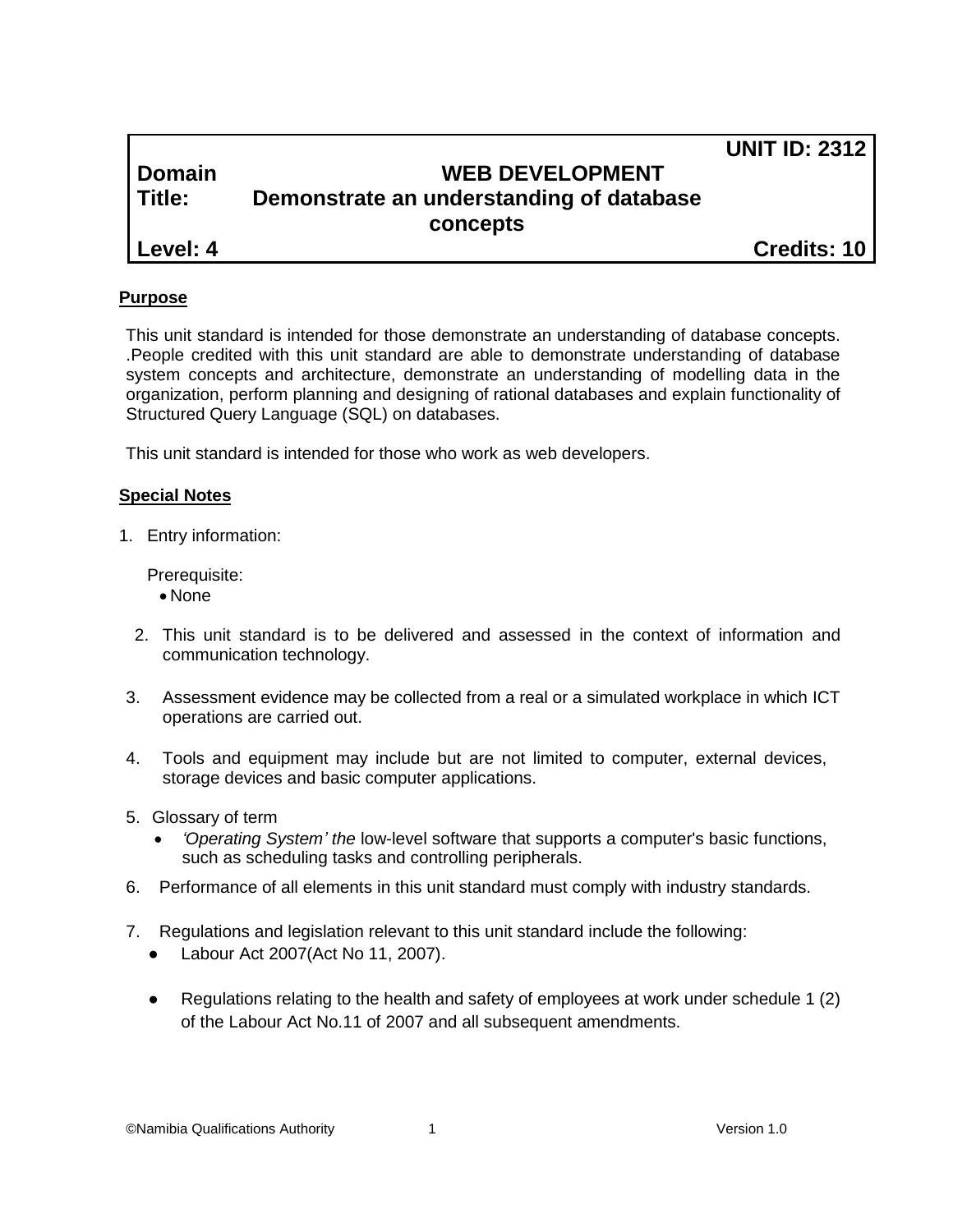## **Quality Assurance Requirements**

This unit standard and others within this sub-field may be awarded by institutions which meet the accreditation requirements set by the Namibia Qualifications Authority and the Namibia Training Authority and which comply with the national assessment and moderation requirements. Details of specific accreditation requirements and the national assessment arrangements are available from the Namibia Qualifications Authority on [www.namqa.org a](http://www.namqa.org/)nd the Namibia Training Authority on [www.nta.com.na](http://www.nta.com.na/)

# **Elements and Performance Criteria**

## **Range**

Database components may include but not limited to tables, columns, rows, schema.etc

## **Element 1: Demonstrate understanding of database system concepts and architecture**

### **Performance Criteria**

- 1.1 Database is defined.
- 1.2 Importance of databases is outlined.
- 1.3 Different types of databases are listed and explained.
- 1.4 Database components are listed and explained.
- 1.5 Describe database system development life cycle.
- 1.6 Database management systems are listed and explained.

### **Element 2: Demonstrate an understanding of Modelling Data in the Organization**

### **Performance Criteria**

- 2.1 Database tables are explained.
- 2.2 Database fields are explained.
- 2.3 Database rows and columns are explained.
- 2.4 Primary keys, foreign keys and relationships are explained.
- 2.5 Datatypes of fields are explained.
- 2.6 Importance of data modeling is explained.
- 2.7 Names and definitions for entities, relationships, and attributes are applied.

©Namibia Qualifications Authority 2 Version 1.0